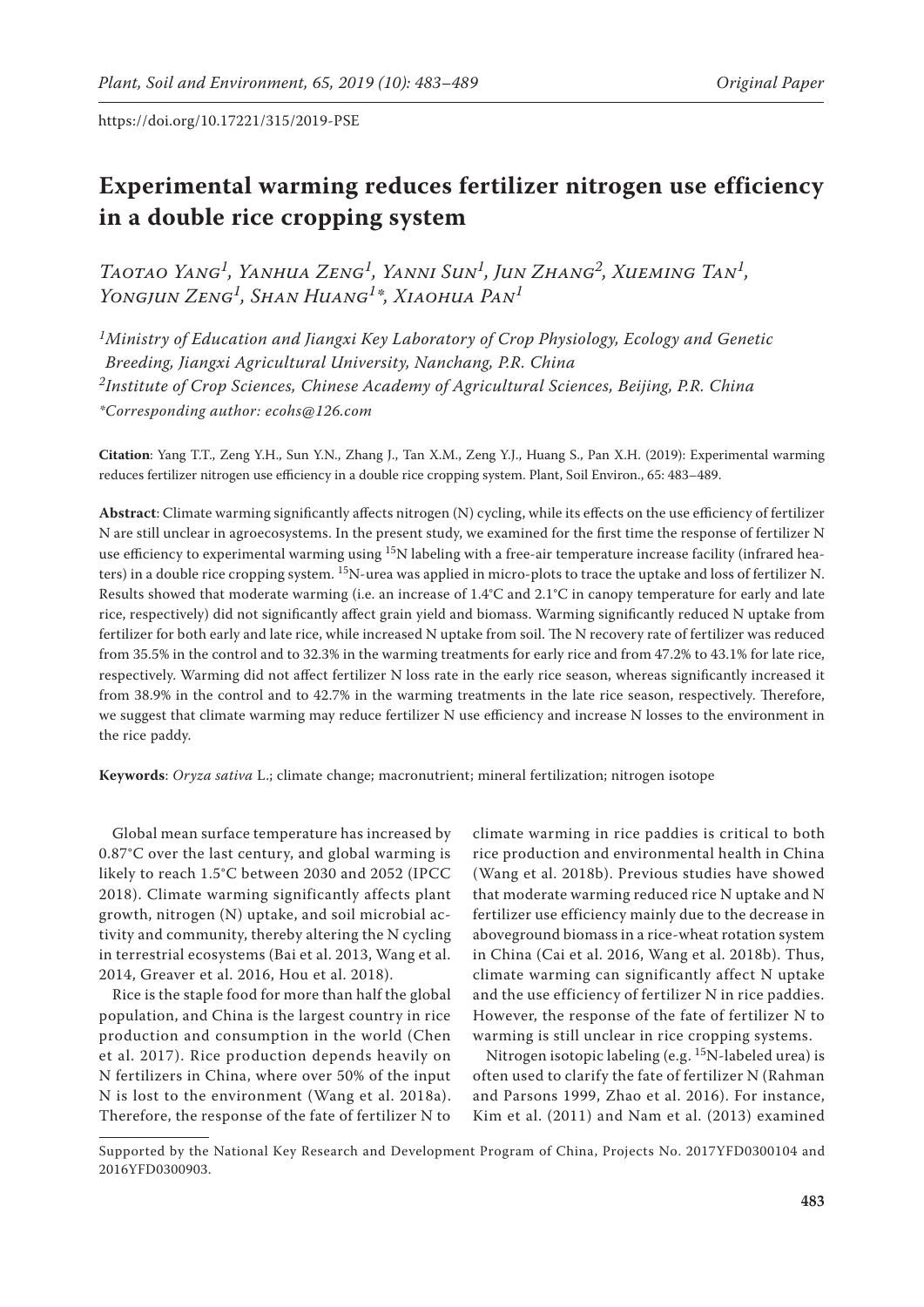rice N uptake under warming with  $15N$ -urea in temperature gradient chambers. Their results showed that elevated temperature promoted rice N uptake due to the increase in N uptake from both fertilizer and soil. However, growth chambers may be not adequate to reveal the actual response of the fate of fertilizer N to warming under field conditions (White et al. 2011). Therefore, we established a free-air temperature increase (FATI) facility in a double rice cropping system in subtropical China. To the best of our knowledge, the present field experiment is the first that used the  $15N$  labeling method to investigate the response of fertilizer N use efficiency to climate warming with FATI in rice paddies.

## **MATERIAL AND METHODS**

**Site descriptions**. In 2018, a field FATI system was established at the Shanggao experimental station (115°09'E, 28°31'N) of Jiangxi Agricultural University in Jiangxi province, China. The experimental site has a subtropical monsoon climate with mean annual temperature of 17.5°C and mean annual precipitation of 1650 mm. The double rice cropping system consists of early rice and late rice followed by winter fallow in subtropical China (i.e. rice is cropped twice a year). The soil was classified as a sandy loam Typic Stagnic Anthrosol (IUSS Working Group, WRB 2006). The properties of topsoil (0–15 cm) before the experiment were: pH 5.5, organic carbon 20.5 g/kg, total N 1.9 g/kg, alkaline hydrolyzable-N 179.1 mg/kg, available P (Olsen-P) 19.2 mg/kg, and available K 65.1 mg/kg.

**Experimental design**. The field warming experiment consisted of two treatments (i.e. warming and ambient control) with three replicates in a randomized complete block design. Each plot was 5 m × 10 m in size. The FATI facility was designed according to Dong et al. (2011). Briefly, one infrared heater (1500 W, 180 cm in length, 20 cm in width) was suspended 75 cm above rice canopy in each warming plot (Figure 1). In each control plot, one 'dummy' heater with the same size was suspended to simulate the shading effects of the heater. Each infrared heater formed a  $2 m \times 2 m$  sampling area with uniform and reliable warming effects.

The warming treatment began immediately following rice transplanting and ended at maturity. Continuous warming (24 h) was performed during the whole rice growing period. Canopy (10 cm below the newest leaves) and soil (8 cm depth) temperatures were monitored continuously with an interval of 30 min in each plot by digital temperature monitors (ZDR-41, Hangzhou Zheda Electronic Instrument, Hangzhou, China). The temperature sensors in the canopy and the infrared heaters were adjusted during the rice growing period to keep a distance of 75 cm between rice canopy and the heaters.

**Crop management and 15N-labeling**. Qiliangyou 2012 and Taiyou 398 were used as early and late rice cultivars in the early and late rice seasons, respectively. Both the cultivars are hybrid indica rice. Pregerminated seeds were sown in a seedbed on 21 March and 21 June for early and late rice, respectively. Twenty-seven-day old seedlings were transplanted at a hill spacing of 20 cm  $\times$  12 cm and 25 cm  $\times$  12 cm in the early and late rice season, respectively, with three seedlings per hill. Rice was harvested on July 10 and 5 in the control and warming treatment in the early rice season and on October 10 and 12 in the late rice season, respectively. The application rates of N, P, and K fertilizers were 165.0, 35.9, and 123.3 kg/ha in the early rice season, and were 210.0, 46.5, and 156.2 kg/ha in the late rice season, respectively. Nitrogen fertilizers were split-applied: 50% as basal, 20% at early tillering, and 30% at panicle initiation in the early rice season, while 40% as basal, 20% at early tillering, and 40% at panicle initiation in the late rice season. All P was applied as basal, while 70% K was applied as basal with the remainder at panicle initiation for both early and late rice. Urea,



Figure 1. The free-air temperature increase facility and micro-plots (white polyvinyl chloride cylinders) used for  $15N$  labeling in a double rice cropping system in subtropical China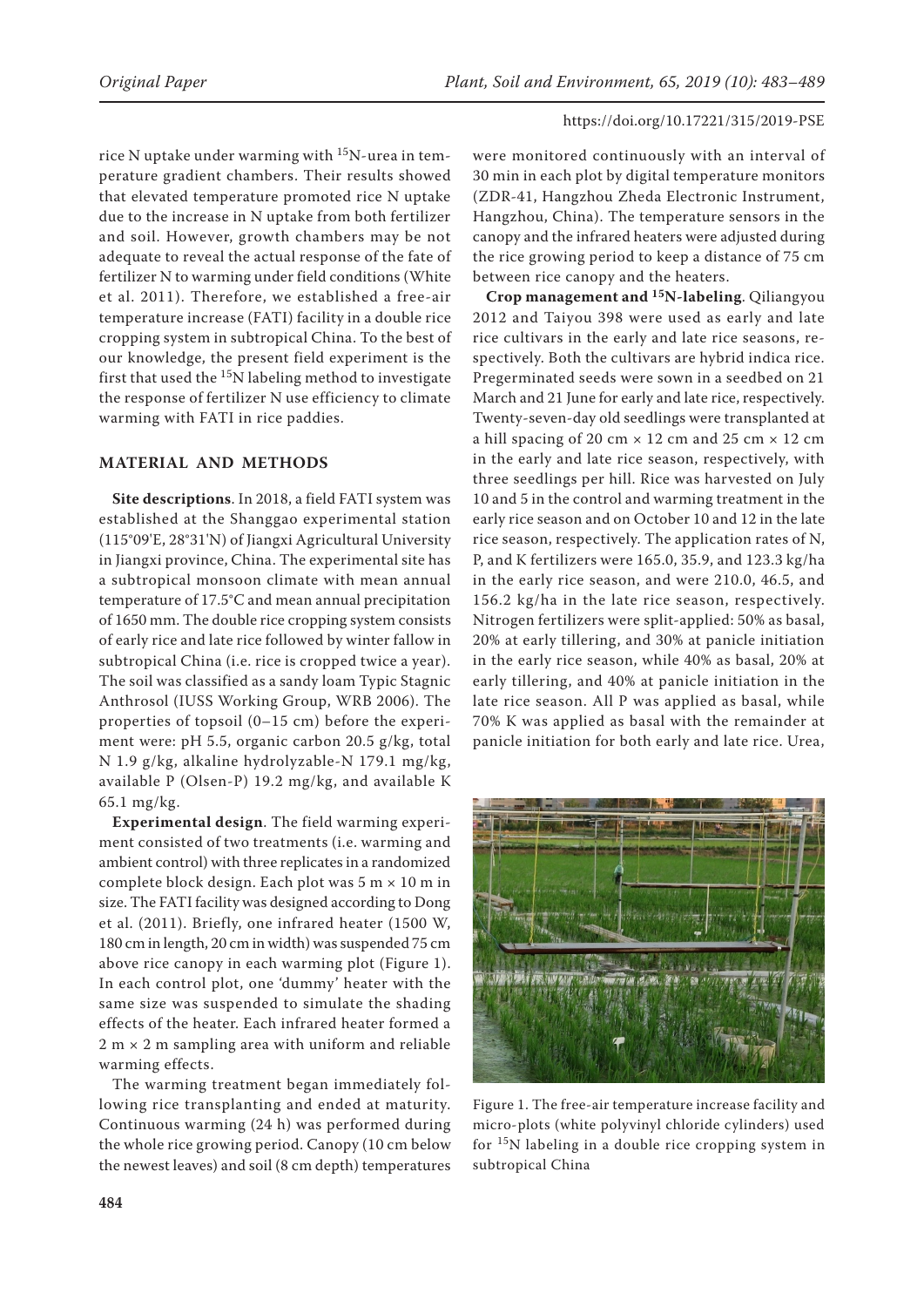calcium magnesium phosphate, and potassium chloride were used as N, P, and K fertilizers, respectively. Fertilizers were manually broadcasted. The field was kept flooded from transplanting until mid-season drainage, and then was intermittently irrigated until maturity. Diseases, weeds, and insects were intensively controlled by pesticides to avoid yield losses.

In each control and warming plot, two polyvinyl chloride cylinders (31 cm in diameter, 40 cm in height) forming two experimental replications were inserted into soil to a depth of 25 cm after plowing as micro-plots (Figure 1). 15N-labeled urea (20% isotopic abundance, Shanghai Institute of Chemical Industry, Shanghai, China) was applied in both the warming and control micro-plots to determine the fate of fertilizer N. Three hills with three rice seedlings per hill were transplanted in each micro-plot. The rates and timing of fertilizer application in micro-plots were the same as field plots, except that  $^{15}N$ -labeled urea was used in the micro-plots. The application of  $15N$ -urea was made in different PVC micro-plots in the early and late rice seasons. To avoid  $^{15}N$  pollution, the PVC cylinders were kept intact following the harvest of early rice until the late rice was transplanted and the 15N-labeled micro-plots were established. Fertilizers were dissolved in water and then added into each micro-plot. Other management practices in microplots were kept the same as field plots.

**Sampling and measurement**. At maturity, three cores of soil samples were taken to a depth of 15 cm in each micro-plot with a soil auger (3 cm in diameter). Visible pieces of roots and residues were removed, and then the soil samples were air-dried and sieved (0.149 mm). All rice plants in each micro-plot were harvested following soil sampling, and were then separated into roots, stems, leaves, and panicles. Dry weights of various rice organs were determined after oven-dried at 70°C to constant weight. Panicles were hand threshed. Plant and soil N concentrations were determined by the Kjeldahl determination (Kjeltec 8400, FOSS, Copenhagen, Denmark) (Pansu and Gautheyrou 2006). The <sup>15</sup>N abundance in plant and soil samples was determined using a Finnigan-MAT-251 mass spectrometer (EA-DELTA plus XP, Thermo Fisher, Boston, USA).

**Calculations and statistical analyses**. Plant N uptake derived from fertilizer and soil was calculated as follows (Huang et al. 2014, 2016):

> Nitrogen uptake from fertilizer  $(g/m^2)$  = total N uptake  $\times$  (<sup>15</sup>N abundance in treated plant  $-$  <sup>15</sup>N abundance in background)/ <sup>15</sup>N abundance in fertilizer (1)

Where total N uptake  $(g/m^2)$  = plant N concentration  $\times$  plant total biomass, and the background 15N abundance was 0.3663% (Junk and Svec 1958).

Nitrogen uptake from soil 
$$
(g/m^2)
$$
 = total N  
uptake – N uptake from fertilizer (2)

Fertilizer N recovery rate (i.e., the percentage of fertilizer N untaken by rice plants), N retention rate (i.e. the percentage of fertilizer N residual in soil), and N loss rate were calculated as follows (Huang et al. 2016):

> Nitrogen recovery rate  $(\%)$  = N uptake from fertilizer/fertilizer N application  $\times$  100 (3)

Nitrogen retention rate (%) = total soil  $N \times$ ( $^{15}N$  abundance in treated soil –  $^{15}N$  abundance in background) $/15N$  abundance in fertilizer/ fertilizer N application  $\times$  100 (4)

Nitrogen loss rate (%) = 
$$
100 - (N \text{ recovery rate} + N \text{ retention rate})
$$
 (5)

One-way analyses of variance were performed using SPSS 17.0 (SPSS Inc. Chicago, USA).

#### **RESULTS**

**Canopy and soil temperature**. Dynamics of mean daily canopy and soil temperature were shown in Figure 2. The temperature difference in the canopy between the warming and control treatment varied markedly during the rice growing period, whereas the temperature difference in soil was much more stable and consistent. Experimental warming significantly increased both rice canopy and soil temperature (Table 1). On average, warming increased mean diurnal canopy temperature by 1.4°C and 2.1°C in the early and late rice seasons, respectively, while with an increase of 1.6°C and 1.2°C for mean diurnal soil temperature. In addition, the FATI facility increased mean nighttime temperature in both canopy and soil more than mean daytime temperature, expect for the soil temperature in the late rice season.

**Rice yield, biomass, and N uptake**. Experimental warming had no significant effects on grain yield, total biomass, and root biomass, irrespectively of rice seasons (Table 2). Warming did not affect total N uptake of early rice, but significantly increased that of late rice by 7.4%. Warming significantly reduced N uptake from fertilizer by 9.0% and 8.8% in the early and late rice seasons, respectively, whereas significantly increased N uptake from soil by 12.1% and 17.5%.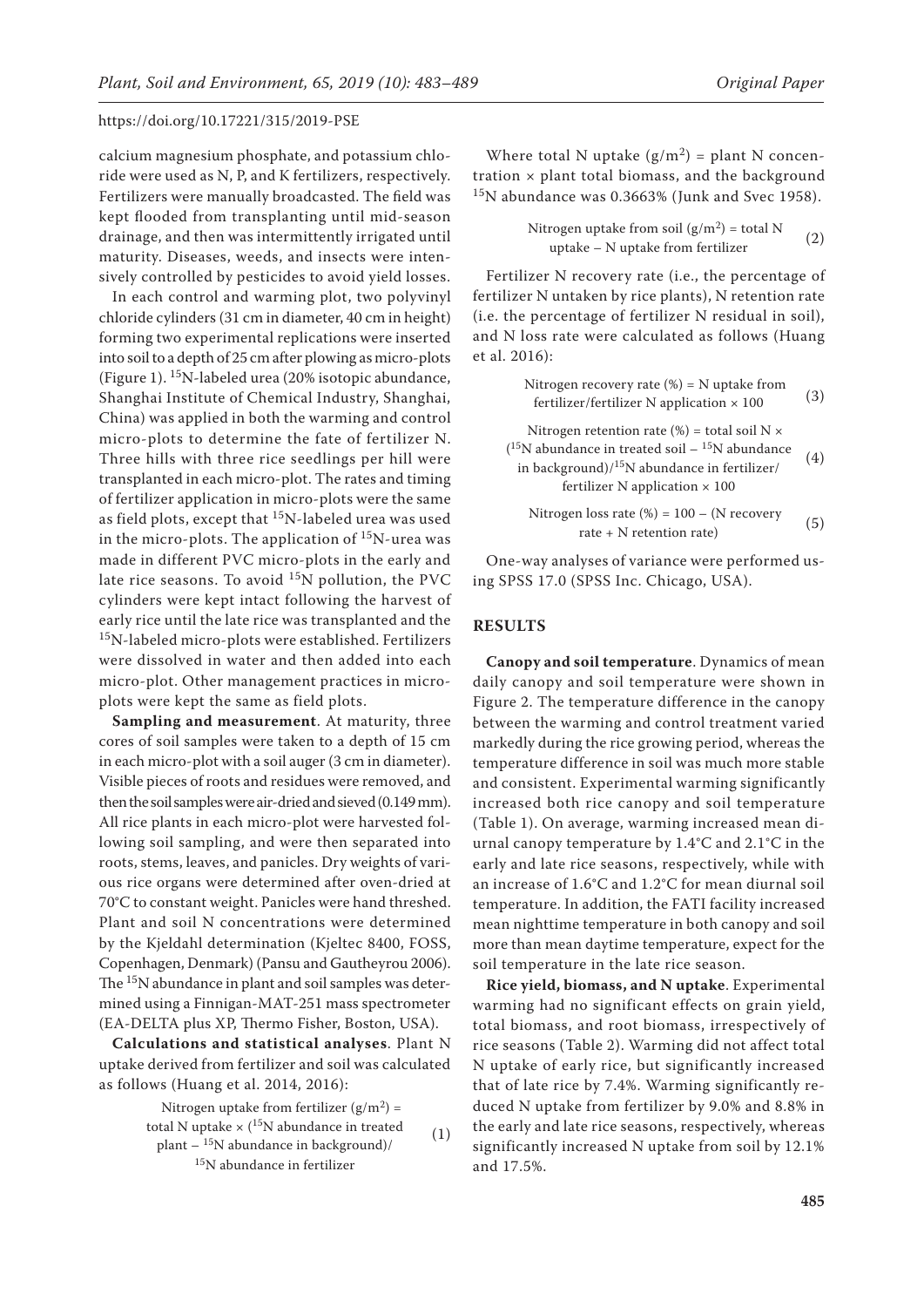

Figure 2. Dynamics of mean daily canopy temperature (a and b for early rice and late rice, respectively) and soil temperatures (c and d for early rice and late rice, respectively) as affected by artificial warming

**Fate of N fertilizer**. The recovery rate of fertilizer N was reduced from 35.5% to 32.3% in the control and warming treatments for early rice and from 47.2% to 43.1% for late rice, respectively (Figure 3a). Warming did not affect fertilizer N loss rate in the early rice season, but significantly increased it from 38.9% to 42.7% in the control and warming treatments in the late rice season, respectively (Figure 3c). In contrast, warming had no significant effects on the retention rate of fertilizer N, regardless of rice seasons (Figure 3b).

### **DISCUSSION**

Our results showed that moderate warming (i.e. 1.4°C and 2.1°C in canopy temperature for early and late rice, respectively) had no significant effects on grain yield and biomass production in the double rice cropping system. Previous studies have reported both increases, decreases, and even no changes in rice yield as affected by warming using the similar FATI facility (Dong et al. 2011, Rehmani et al. 2014, Cai et al. 2016, Zhao et al. 2017). The effects of warming on

| Table 1. Mean seasonal canopy and soil temperature (°C) as affected by artificial warming |  |  |  |  |
|-------------------------------------------------------------------------------------------|--|--|--|--|
|-------------------------------------------------------------------------------------------|--|--|--|--|

| Season     | Treatment | Canopy temperature        |                           |                        | Soil temperature          |                  |                           |
|------------|-----------|---------------------------|---------------------------|------------------------|---------------------------|------------------|---------------------------|
|            |           | diurnal                   | nighttime                 | daytime                | diurnal                   | nighttime        | daytime                   |
| Early rice | control   | $26.3 \pm 0.0^{\rm b}$    | $22.9 \pm 0.1^{\rm b}$    | $29.6 \pm 0.2^b$       | $25.4 \pm 0.2^b$          | $24.6 \pm 0.2^b$ | $26.3 \pm 0.1^{\rm b}$    |
|            | warming   | $27.7 \pm 0.1^a$          | $24.9 \pm 0.0^a$          | $30.5 \pm 0.3^{\circ}$ | $27.0 \pm 0.2^{\text{a}}$ | $26.5 \pm 0.2^a$ | $27.4 \pm 0.2^{\text{a}}$ |
|            | Δ         | $1.4 \pm 0.1$             | $2.0 \pm 0.1$             | $0.9 \pm 0.5$          | $1.6 \pm 0.2$             | $1.9 \pm 0.1$    | $1.1 \pm 0.3$             |
| Late rice  | control   | $28.1 \pm 0.1^{\rm b}$    | $24.0 \pm 0.1^{\rm b}$    | $32.3 \pm 0.4^{\rm b}$ | $27.5 \pm 0.3^{\rm b}$    | $27.5 + 0.2^b$   | $27.4 \pm 0.1^{\rm b}$    |
|            | warming   | $30.2 \pm 0.5^{\text{a}}$ | $26.9 \pm 0.5^{\text{a}}$ | $33.4 \pm 0.7^{\rm a}$ | $28.7 \pm 0.2^a$          | $28.7 \pm 0.2^a$ | $28.6 \pm 0.1^a$          |
|            | Δ         | $2.1 \pm 0.5$             | $2.9 \pm 0.5$             | $1.1 \pm 0.6$          | $1.2 \pm 0.3$             | $1.2 \pm 0.1$    | $1.2 \pm 0.1$             |

Values followed by different lowercase letters are significantly different (*P* < 0.05) between the control and warming treatments in the same rice cropping season;  $\Delta$  – temperature difference between the warming and the control treatments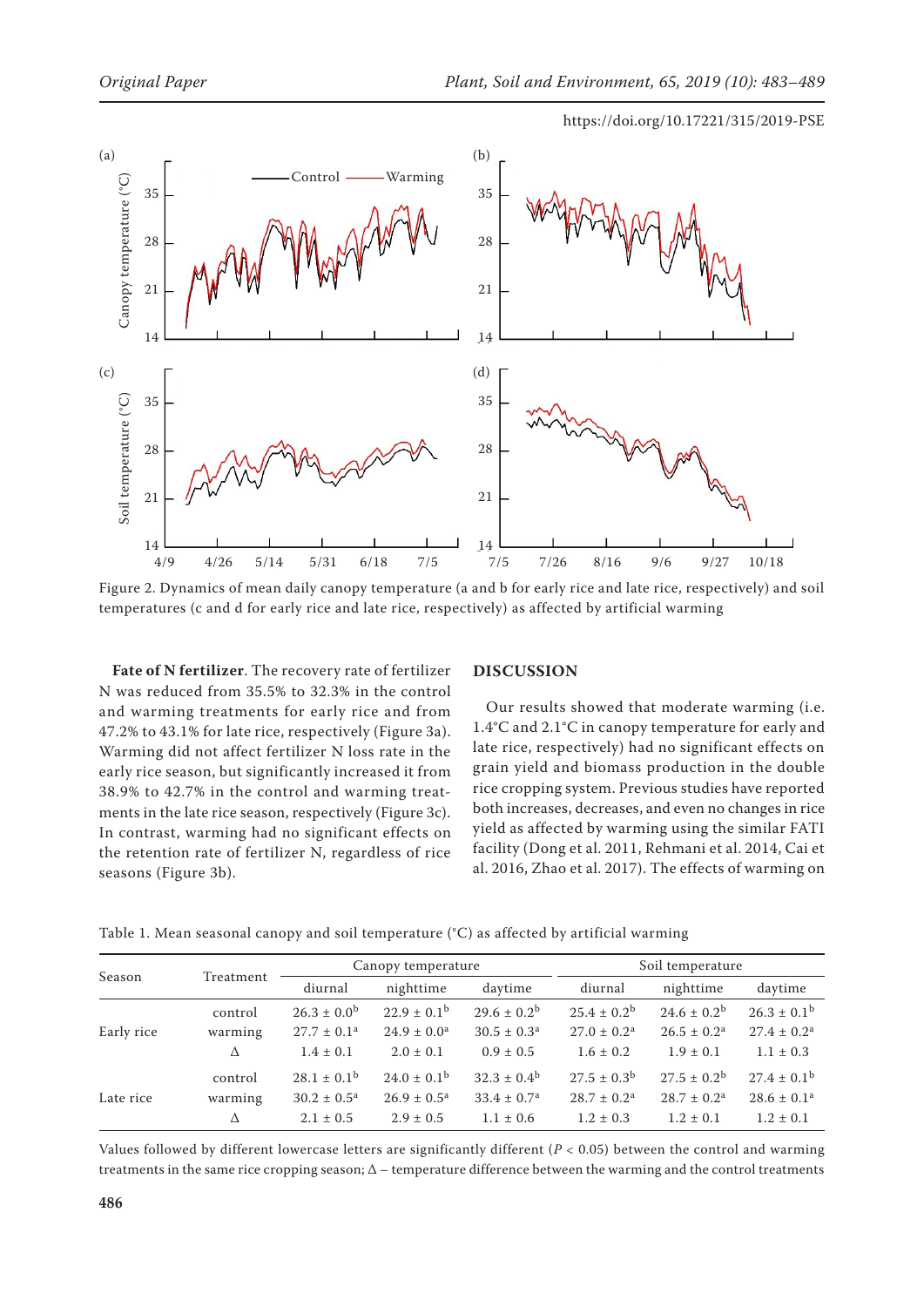| https://doi.org/10.17221/315/2019-PSE |  |
|---------------------------------------|--|
|---------------------------------------|--|

| Season     | Treatment          | Grain vield                       | Total biomass<br>Root biomass               |                              | N uptake $(g/m^2)$                                    |                                                         |                                                   |  |
|------------|--------------------|-----------------------------------|---------------------------------------------|------------------------------|-------------------------------------------------------|---------------------------------------------------------|---------------------------------------------------|--|
|            |                    |                                   | $(g/m^2)$                                   |                              | from fertilizer                                       | from soil                                               | total                                             |  |
| Early rice | control<br>warming | $353 \pm 7^a$<br>$349 \pm 21^{a}$ | $604 \pm 9^{\rm a}$<br>$579 \pm 20^{\circ}$ | $34 \pm 0^a$<br>$32 \pm 2^a$ | $1.95 \pm 0.05^{\text{a}}$<br>$1.77 \pm 0.10^{\rm b}$ | $4.04 \pm 0.06^{\circ}$<br>$4.56 \pm 0.18$ <sup>a</sup> | $6.00 \pm 0.13^a$<br>$6.32 \pm 0.27$ <sup>a</sup> |  |
| Late rice  | control<br>warming | $381 \pm 17^a$<br>$381 \pm 13^a$  | $715 \pm 1^a$<br>$723 \pm 15^{\circ}$       | $55 \pm 2^a$<br>$55 \pm 2^a$ | $3.28 \pm 0.11^a$<br>$2.98 \pm 0.07^{\rm b}$          | $5.19 \pm 0.05^{\circ}$<br>$6.12 + 0.19a$               | $8.47 + 0.14^b$<br>$9.09 \pm 0.28$ <sup>a</sup>   |  |

Table 2. Grain yield, total biomass, root biomass, and nitrogen (N) uptake by rice as affected by artificial warming

Values followed by different lowercase letters are significantly different (*P* < 0.05) between the control and warming treatments in the same rice cropping season

rice growth and yield largely depends on the ambient air temperature in specific cropping systems and regions (Lobell et al. 2011). For instance, Chen et al. (2017) indicated that warming increased the duration of rice growth period and thus yield in cool temperate climates. However, Dong et al. (2011) reported



Figure 3. Fertilizer nitrogen (N) recovery rate (a), retention rate (b), and loss rate (c) as affected by artificial warming in the double rice cropping system. Error bars represent standard deviation. Different lowercase letters indicate significant difference (*P* < 0.05) between the control and warming treatments in the same rice cropping season

that warming shortened the pre-heading phase and decreased rice photosynthesis rate, thereby reducing the aboveground biomass and yield in subtropical China. For early rice, the ambient air temperature was relatively low in the early growth stage, but was high during the gain-filling period (Figure 2a). In contrast, the ambient air temperature showed the opposite for late rice (Figure 2b). We also observed that warming promoted the growth of early rice in the vegetative stage, but shortened the duration of grain filling in the early rice season, whereas the opposite was true in the late rice season (Yang et al. 2018). Therefore, we speculated that the positive impact of moderate warming on rice growth in the early stage of early rice and in the late stage of late rice may be offset by its negative effect in the late stage of early rice and in the early stage of late rice, respectively. Consequently, the net effect of warming on rice biomass and yield was not significant in the present double rice cropping system (Sakai et al. 2001, Dong et al. 2011, Chen et al. 2017).

The present study showed that the loss rate reached about 45.5% of the N applied. The N loss rate was in the range of values reported by previous studies and may be due to ammonia volatilization and denitrification (Cui et al. 2014, Chen et al. 2014, 2015). For instance, Ju et al. (2009) reported that 48% of the N applied was lost through ammonia volatilization and denitrification, whereas N leaching accounted for just 0.3% of applied N. Our results indicated that warming reduced fertilizer N recovery rate in both early and late rice seasons. First, as warming did not alter both root and total biomass, the present moderate warming may not limit rice production and thus the need for N (Nam et al. 2013). Second, warming significantly increased rice N uptake from soil, regardless of rice seasons. Because warming increased soil temperature and thus the decomposition rate of soil organic matter, the enhancement in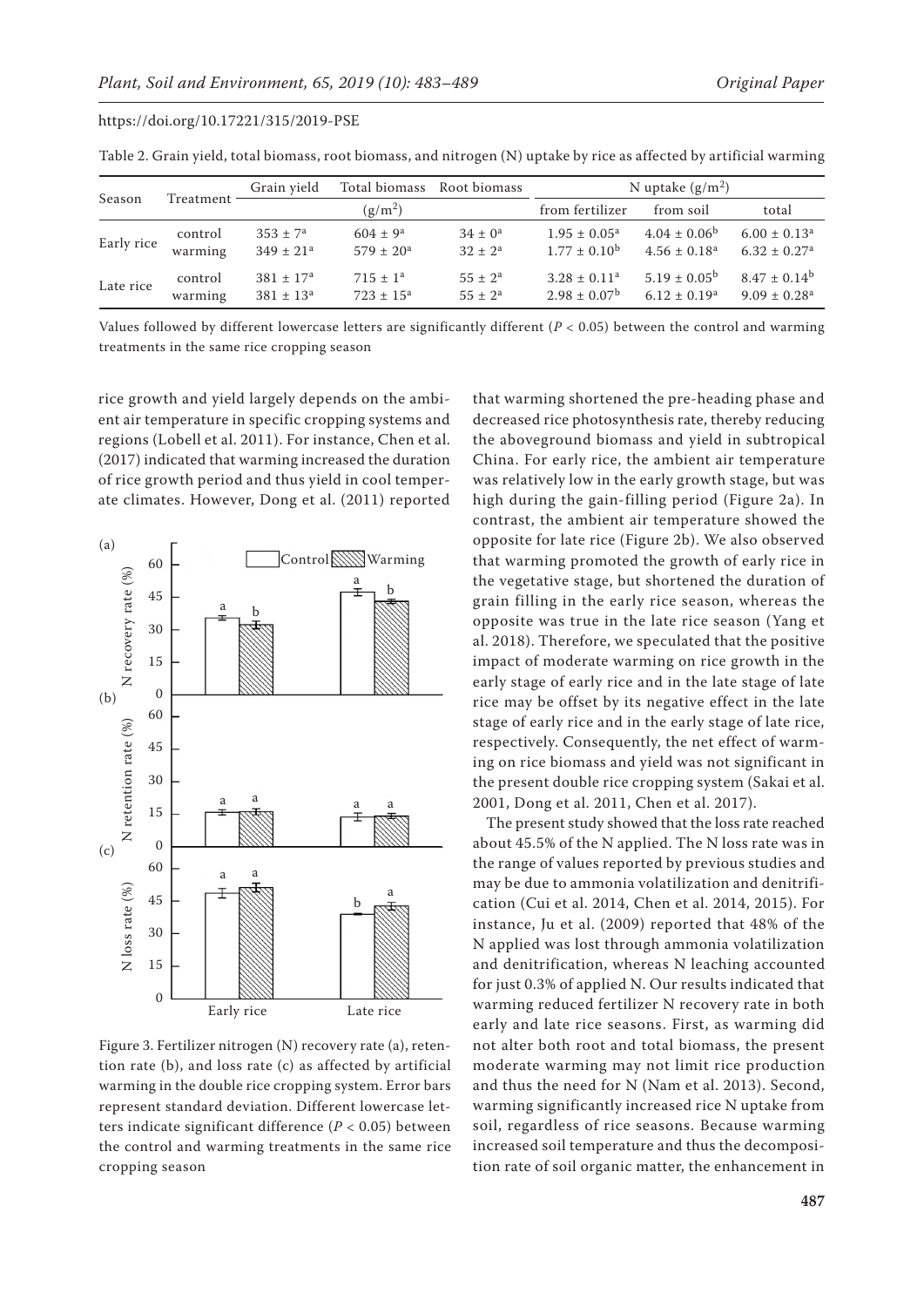N uptake from soil under warming may be due to increased net N mineralization from soil organic N (Davidson and Janssens 2006, Bai et al. 2013, Hou et al. 2018, Miller and Geisseler 2018, van Gestel et al. 2018). Furthermore, as more than 60% of crop N uptake is generally derived from soil (i.e. an average of 67% in the present study), the increase in the availability of soil organic N under warming may limit crop uptake for fertilizer N (Gardner and Drinkwater 2009). Third, warming may enhance fertilizer N losses in rice paddies, though the exact loss pathways were not determined in our study. Indeed, previous studies have reported that elevated air temperature promoted  $N_2O$  emission (Bai et al. 2013), ammonia volatilization (Lim et al. 2009), and N leaching (Verburg 2005). Therefore, the increase in soil organic N mineralization and fertilizer N losses may both contribute to the decrease in fertilizer N recovery rate under warming in the rice paddy.

Our results showed that the response of fertilizer N losses to warming varied with cropping seasons (Figure 3c). While warming significantly reduced fertilizer N loss rate in the late rice season, no effects were observed in the early rice season. Previous studies have indicated that fertilizer N losses mainly occurred in the early growth stage when rice uptake is low (Ke et al. 2017, Xia et al. 2017, Yao et al. 2018). Thus, we speculate that the higher both air and soil temperatures in the early growth stage of late rice than early rice (i.e. August vs. May) (Figure 1) may promote fertilizer N losses under warming, for instance, through ammonia volatilization (Lim et al. 2009, Yao et al. 2018).

In conclusion, our study showed that although warming did not significantly affect rice yield and biomass, warming promoted N uptake from soil and reduced fertilizer N use efficiency in the double rice cropping system. Furthermore, warming enhanced N losses in the late rice season, thereby increasing environmental pressure. However, more field experiments should be conducted to examine the effect of warming on the fate of fertilizer N in specific rice cropping systems and regions. Furthermore, various reactive N loss pathways should be quantified, whereby reducing the uncertainties of emission inventories related to fertilizer N application under future climate warming (Greaver et al. 2016). In addition, the future research should focus on microbial responses related to N cycling in rice paddies to clarify the mechanisms underlying the effect of warming on fertilizer N losses and use efficiency (Kuypers et al. 2018).

#### **REFERENCES**

- Bai E., Li S.L., Xu W.H., Li W., Dai W.W., Jiang P. (2013): A meta-analysis of experimental warming effects on terrestrial nitrogen pools and dynamics. New Phytologist, 199: 431–440.
- Cai C., Yin X.Y., He S.Q., Jiang W.Y., Si C.F., Struik P.C., Luo W.H., Li G., Xie Y.T., Xiong Y., Pan G.X. (2016): Responses of wheat and rice to factorial combinations of ambient and elevated  $\mathrm{CO}_2^{}$  and temperature in FACE experiments. Global Change Biology, 22: 856–874.
- Chen G., Chen Y., Zhao G.H., Cheng W.D., Guo S.W., Zhang H.L., Shi W.M. (2015): Do high nitrogen use efficiency rice cultivars reduce nitrogen losses from paddy fields? Agriculture, Ecosystems and Environment, 209: 26–33.
- Chen J., Chen C.G., Tian Y.L., Zhang X., Dong W.J., Zhang B., Zhang J., Zheng C.Y., Deng A.X., Song Z.W., Peng C.R., Zhang W.J. (2017): Differences in the impacts of nighttime warming on crop growth of rice-based cropping systems under field conditions. European Journal of Agronomy, 82: 80–92.
- Chen X.P., Cui Z.L., Fan M.S., Vitousek P., Zhao M., Ma W.Q., Wang Z.L., Zhang W.J., Yan X.Y., Yang J.C., Deng X.P., Gao Q., Zhang Q., Guo S.W., Ren J., Li S.Q., Ye Y.L., Wang Z.H., Huang J.L., Tang Q.Y., Sun Y.X., Peng X.L., Zhang J.W., He M.R., Zhu Y.J., Xue J.Q., Wang G.L., Wu L., An N., Wu L.Q., Ma L., Zhang W.F., Zhang F.S. (2014): Producing more grain with lower environmental costs. Nature, 514: 486–489.
- Cui S.Y., Xue J.F., Chen F., Tang W.G., Zhang H.L., Lal A. (2014): Tillage effects on nitrogen leaching and nitrous oxide emission from double-cropped paddy fields. Agronomy Journal, 106: 15–23.
- Davidson E.A., Janssens I.A. (2006): Temperature sensitivity of soil carbon decomposition and feedbacks to climate change. Nature, 440: 165–173.
- Dong W.J., Chen J., Zhang B., Tian Y.L., Zhang W.J. (2011): Responses of biomass growth and grain yield of midseason rice to the anticipated warming with FATI facility in East China. Field Crops Research, 123: 259–265.
- Gardner J.B., Drinkwater L.E. (2009): The fate of nitrogen in grain cropping systems: A meta-analysis of 15N field experiments. Ecological Applications, 19: 2167–2184.
- Greaver T.L., Clark C.M., Compton J.E., Vallano D., Talhelm A.F., Weaver C.P., Band L.E., Baron J.S., Davidson E.A., Tague C.L., Felker-Quinn E., Lynch J.A., Herrick J.D., Liu L., Goodale C.L., Novak K.J., Haeuber R.A. (2016): Key ecological responses to nitrogen are altered by climate change. Nature Climate Change, 6: 836–843.
- Hou R.X., Xu X.L., Ouyang Z. (2018): Effect of experimental warming on nitrogen uptake by winter wheat under conventional tillage versus no-till systems. Soil and Tillage Research, 180: 116–125.
- Huang M., Yang L., Qin H.D., Jiang L.G., Zou Y.B. (2014): Fertilizer nitrogen uptake by rice increased by biochar application. Biology and Fertility of Soils, 50: 997–1000.
- Huang M., Zhou X.F., Xie X.B., Zhao C., Chen J., Cao F., Zou Y. (2016): Rice yield and the fate of fertilizer nitrogen as affected by addition